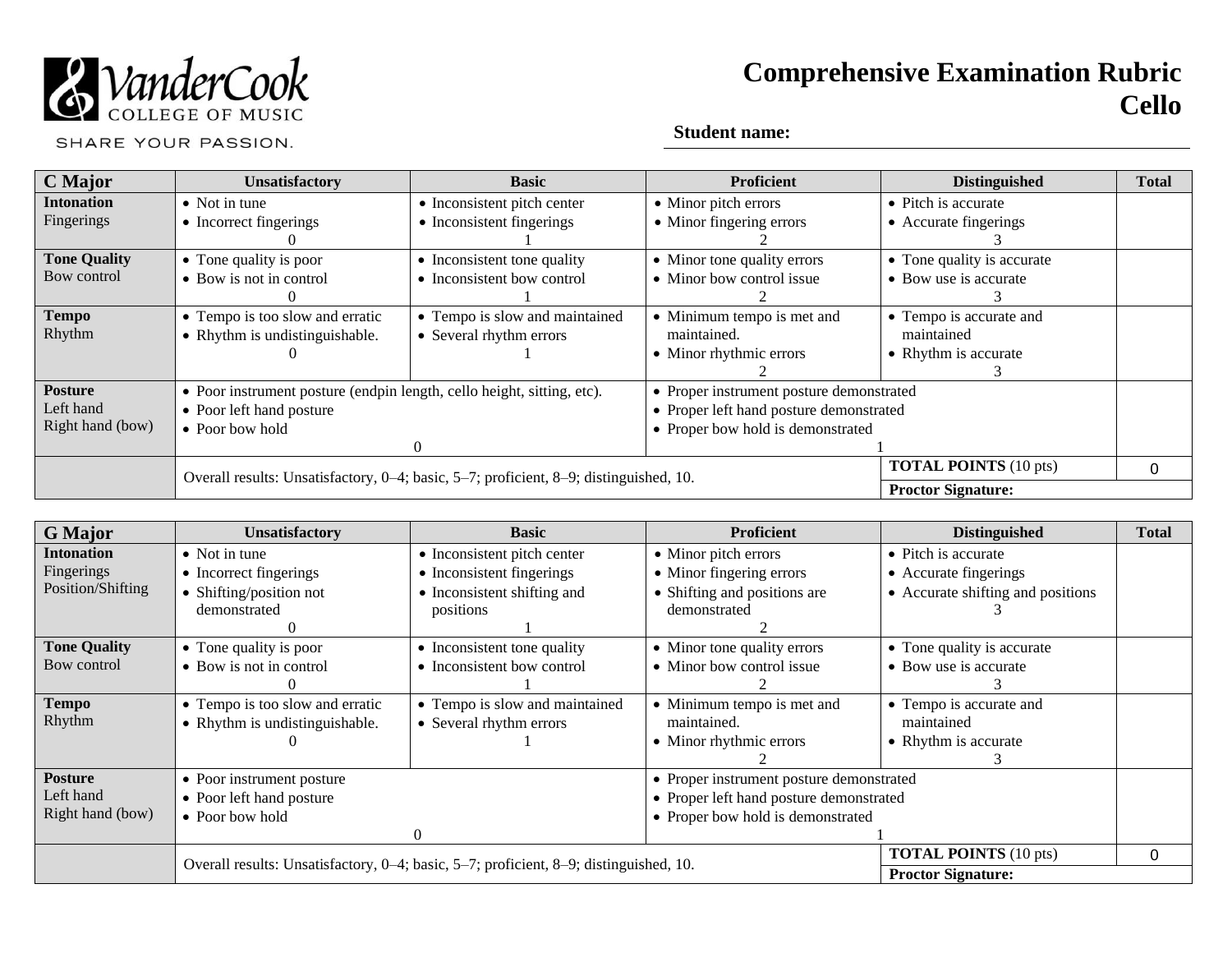

# **Comprehensive Examination Rubric Cello**

SHARE YOUR PASSION.

## **Student name:**

| D Major             | <b>Unsatisfactory</b>                                                                 | <b>Basic</b>                   | <b>Proficient</b>                        | <b>Distinguished</b>         | <b>Total</b> |
|---------------------|---------------------------------------------------------------------------------------|--------------------------------|------------------------------------------|------------------------------|--------------|
| <b>Intonation</b>   | $\bullet$ Not in tune                                                                 | • Inconsistent pitch center    | • Minor pitch errors                     | • Pitch is accurate          |              |
| Fingerings          | • Incorrect fingerings                                                                | • Inconsistent fingerings      | • Minor fingering errors                 | • Accurate fingerings        |              |
| Extensions          | • Extensions not demonstrated                                                         | • Inconsistent extensions      | • Minor extension errors                 | • Extensions are accurate    |              |
|                     |                                                                                       |                                |                                          |                              |              |
| <b>Tone Quality</b> | • Tone quality is poor                                                                | • Inconsistent tone quality    | • Minor tone quality errors              | • Tone quality is accurate   |              |
| Bow control         | • Bow is not in control                                                               | • Inconsistent bow control     | • Minor bow control issue                | • Bow use is accurate        |              |
|                     |                                                                                       |                                |                                          |                              |              |
| <b>Tempo</b>        | • Tempo is too slow and erratic                                                       | • Tempo is slow and maintained | • Minimum tempo is met and               | • Tempo is accurate and      |              |
| Rhythm              | • Rhythm is undistinguishable.                                                        | • Several rhythm errors        | maintained.                              | maintained                   |              |
|                     |                                                                                       |                                | • Minor rhythmic errors                  | • Rhythm is accurate         |              |
|                     |                                                                                       |                                |                                          |                              |              |
| <b>Posture</b>      | • Poor instrument posture                                                             |                                | • Proper instrument posture demonstrated |                              |              |
| Left hand           | • Poor left hand posture                                                              |                                | • Proper left hand posture demonstrated  |                              |              |
| Right hand (bow)    | • Poor bow hold                                                                       |                                | • Proper bow hold is demonstrated        |                              |              |
|                     |                                                                                       | $\Omega$                       |                                          |                              |              |
|                     |                                                                                       |                                |                                          | <b>TOTAL POINTS</b> (10 pts) | 0            |
|                     | Overall results: Unsatisfactory, 0–4; basic, 5–7; proficient, 8–9; distinguished, 10. |                                |                                          | <b>Proctor Signature:</b>    |              |

| A Major             | <b>Unsatisfactory</b>                                                                 | <b>Basic</b>                   | <b>Proficient</b>                        | <b>Distinguished</b>         | <b>Total</b> |
|---------------------|---------------------------------------------------------------------------------------|--------------------------------|------------------------------------------|------------------------------|--------------|
| <b>Intonation</b>   | $\bullet$ Not in tune                                                                 | • Inconsistent pitch center    | • Minor pitch errors                     | • Pitch is accurate          |              |
| Fingerings          | • Incorrect fingerings                                                                | • Inconsistent fingerings      | • Minor fingering errors                 | • Accurate fingerings        |              |
| Extensions          | • Extensions not demonstrated                                                         | • Inconsistent extensions      | • Minor extension errors                 | • Extensions are accurate    |              |
|                     |                                                                                       |                                |                                          |                              |              |
| <b>Tone Quality</b> | • Tone quality is poor                                                                | • Inconsistent tone quality    | • Minor tone quality errors              | • Tone quality is accurate   |              |
| Bow control         | • Bow is not in control                                                               | • Inconsistent bow control     | • Minor bow control issue                | • Bow use is accurate        |              |
|                     |                                                                                       |                                |                                          |                              |              |
| <b>Tempo</b>        | • Tempo is too slow and erratic                                                       | • Tempo is slow and maintained | • Minimum tempo is met and               | • Tempo is accurate and      |              |
| Rhythm              | • Rhythm is undistinguishable.                                                        | • Several rhythm errors        | maintained.                              | maintained                   |              |
|                     |                                                                                       |                                | • Minor rhythmic errors                  | • Rhythm is accurate         |              |
|                     |                                                                                       |                                |                                          |                              |              |
| <b>Posture</b>      | • Poor instrument posture                                                             |                                | • Proper instrument posture demonstrated |                              |              |
| Left hand           | • Poor left hand posture                                                              |                                | • Proper left hand posture demonstrated  |                              |              |
| Right hand (bow)    | • Poor bow hold                                                                       |                                | • Proper bow hold is demonstrated        |                              |              |
|                     |                                                                                       |                                |                                          |                              |              |
|                     |                                                                                       |                                |                                          | <b>TOTAL POINTS</b> (10 pts) | 0            |
|                     | Overall results: Unsatisfactory, 0-4; basic, 5-7; proficient, 8-9; distinguished, 10. |                                |                                          | <b>Proctor Signature:</b>    |              |